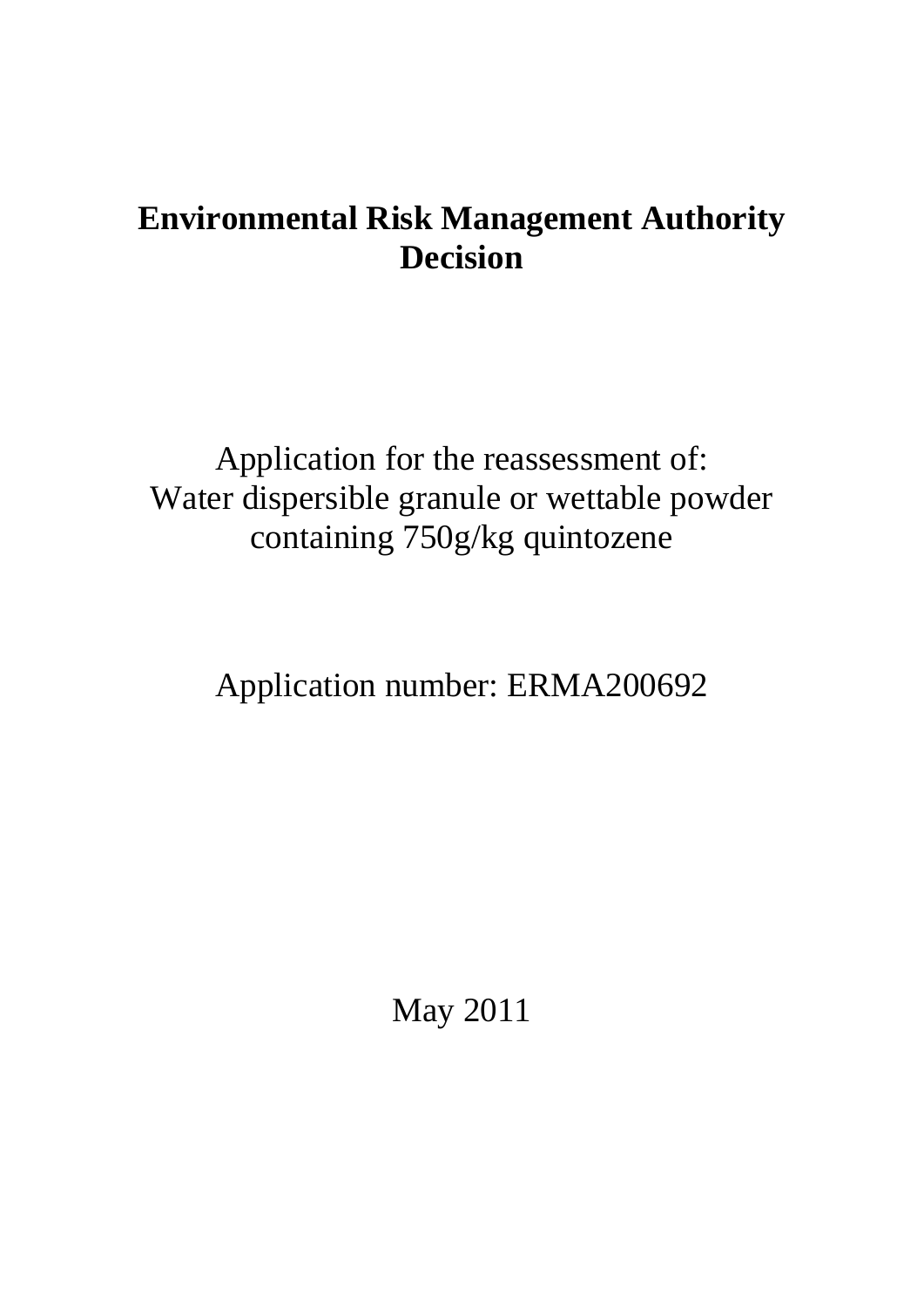# **Contents**

| 1              |  |  |  |
|----------------|--|--|--|
| 2              |  |  |  |
| 3              |  |  |  |
| $\overline{4}$ |  |  |  |
| 5              |  |  |  |
| 6              |  |  |  |
| 7              |  |  |  |
| 8              |  |  |  |
| 9              |  |  |  |
| <sup>10</sup>  |  |  |  |
|                |  |  |  |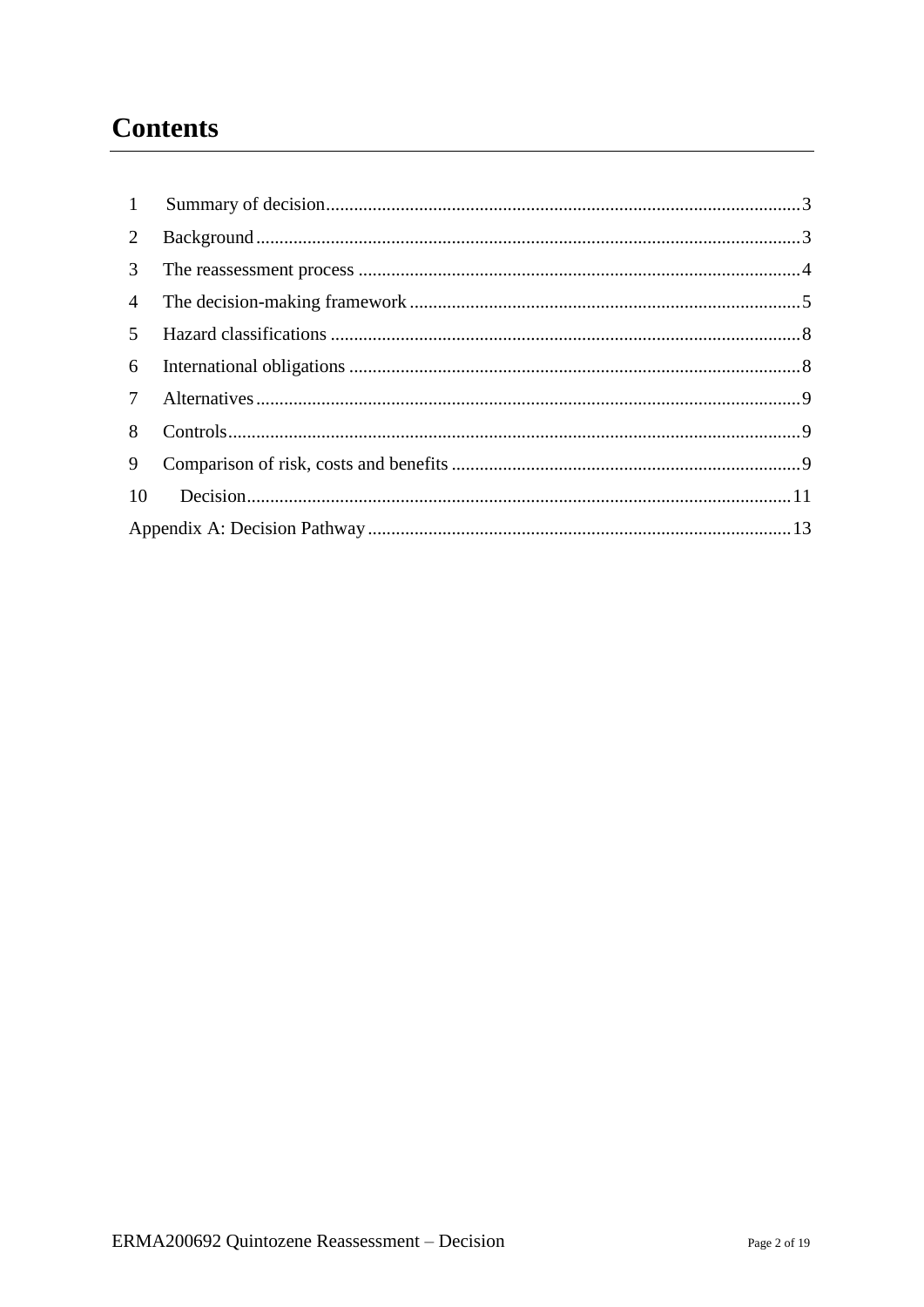# <span id="page-2-0"></span>**1 Summary of decision**

- 1.1. Following consideration of the application for reassessment, the Committee declines the further importation or manufacture of the substance, "water dispersible granule or wettable powder containing 750g/kg quintozene" (approval code HSR000742).
- 1.2. The decision to revoke the approval for the importation and manufacture of water dispersible granule or wettable powder containing 750g/kg quintozene comes into effect immediately. A prohibition on the use of the substance will come into effect 28 days after publication of the direction in the *New Zealand Gazette.*
- 1.3. Any existing stocks of the substance identified in paragraph 1.1 must be disposed of prior to a date three months from the publication of the direction in the *New Zealand Gazette*.
- 1.4. Stored water dispersible granule or wettable powder containing 750g/kg quintozene may be disposed of by:
	- (a) treating the substance using a method that changes the characteristics or composition of the substance so that the substance or any product of such treatment is no longer a hazardous substance; or
	- (b) exporting the substance from New Zealand as waste for environmentally sound disposal provided that such export complies with the relevant requirements of the Basel Convention on the Control of Transboundary Movements of Hazardous Wastes and their Disposal and the OECD Decision C(2001)107 on the Control of Transboundary Movement of Wastes Destined for Recovery Operations.
- 1.5. In paragraph 1.4(a), treating the substance does not include:
	- (a) application to or discharge to any environmental medium; or
	- (b) dilution of the substance with any other substance before discharge into the environment; or
	- (c) depositing the substance in a landfill or a sewage facility; or
	- (d) depositing the substance in an incinerator unless in doing so the substance is treated in accordance with subclause (1)(a).

## <span id="page-2-1"></span>**2 Background**

- 2.1 Water dispersible granule or wettable powder containing 750g/kg quintozene is used as a fungicide to treat non-grazed turf (recreational turf, specifically golf and bowling greens) and ornamental and vegetable seedlings (or soil) and flower bulbs, prior to or shortly after planting.
- <span id="page-2-2"></span>2.2 AMVAC (the United States based manufacturer) has confirmed that quintozene and the only product currently registered which matches approval HSR000742, Terraclor 75WP, is contaminated with "dioxin" (toxicologically significant polychlorinated dibenzo-para-dioxins and polychlorinated dibenzofurans).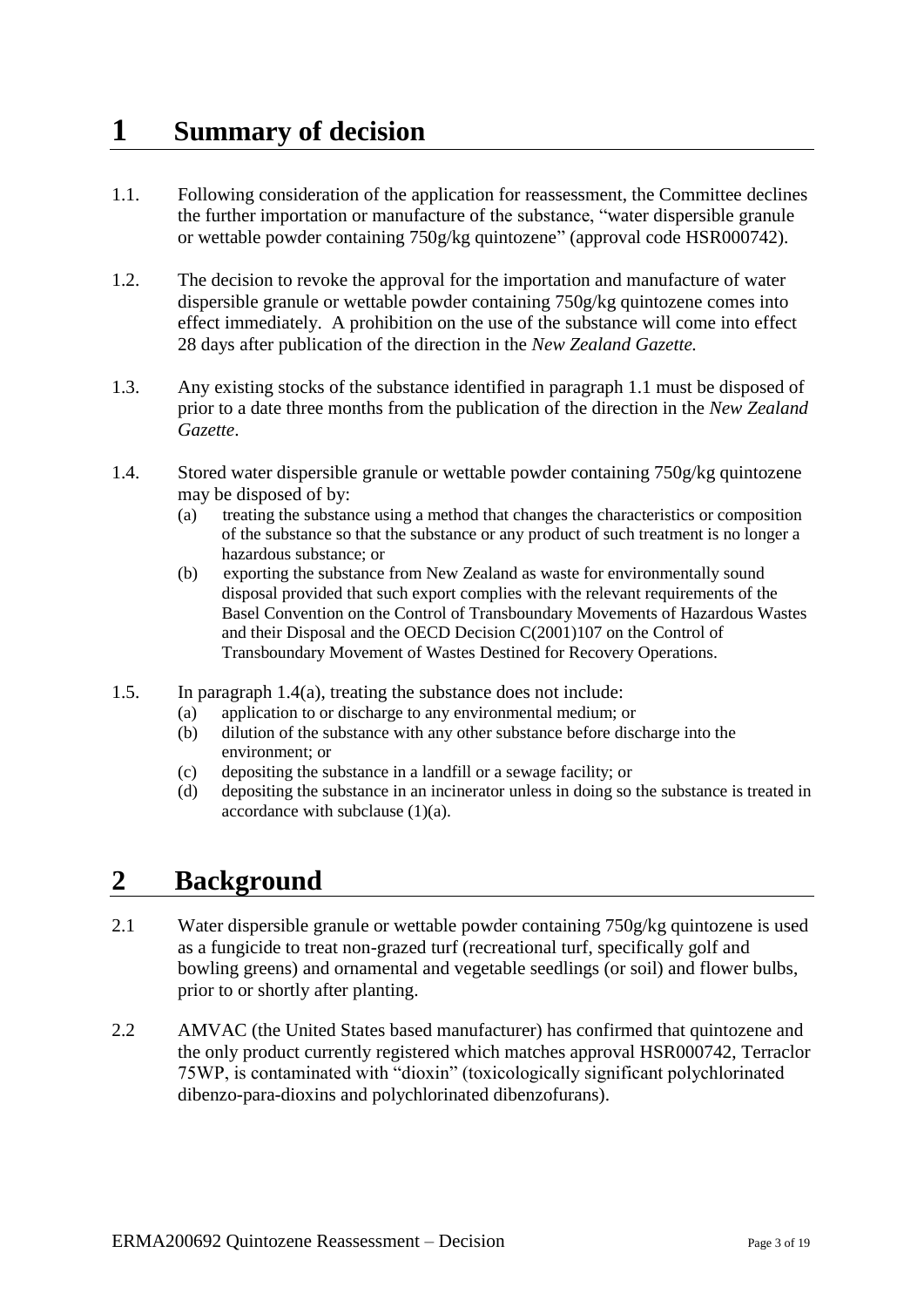## 3 **The reassessment process**

### **Grounds**

- 3.1 The reassessment of water dispersible granule or wettable powder containing 750g/kg quintozene was initiated after notification by AMVAC to ERMA New Zealand of the dioxin contamination of the quintozene and the only product currently registered which matches the above substance approval, Terraclor 75WP.
- 3.2 On 28 September 2010 the Chief Executive of ERMA New Zealand submitted an application to establish whether there were sufficient grounds to justify a reassessment of water dispersible granule or wettable powder containing 750g/kg quintozene.
- 3.3 On 14 October 2010 the Authority decided that there were grounds for reassessment of water dispersible granule or wettable powder containing 750g/kg quintozene, based on section 62 of the Act.

### **The application**

- 3.4 An application for the reassessment of water dispersible granule or wettable powder containing 750g/kg quintozene was prepared by the staff of ERMA New Zealand (the Agency) on behalf of the Chief Executive under section 63 of the Act.
- 3.5 The Agency sought information from a wide range of sources in the preparation of the application, mainly in respect of the New Zealand lifecycle and use of water dispersible granule or wettable powder containing 750g/kg quintozene and benefits associated with its use.
- 3.6 The Chief Executive formally submitted the application for reassessment on 31 January 2011.
- 3.7 Due to the toxicological significance of the contamination by dioxin the recommendation from the Chief Executive was to revoke the approval of water dispersible granule or wettable powder containing 750g/kg quintozene, allowing for a six month phase-out period for use of existing stocks.

### **Ministerial call in**

3.8 The Minister for the Environment was advised of the application on 2 February 2011 (under section  $53(4)(a)$ ) and given the opportunity to "call-in" the application under section 68. This action was not initiated.

### **Notification of the application**

3.9 In accordance with section 53, the application was publicly notified on the ERMA New Zealand website on 2 February 2011 and advertised in the New Zealand Herald, the Dominion Post, the Christchurch Press and the Otago Daily Times.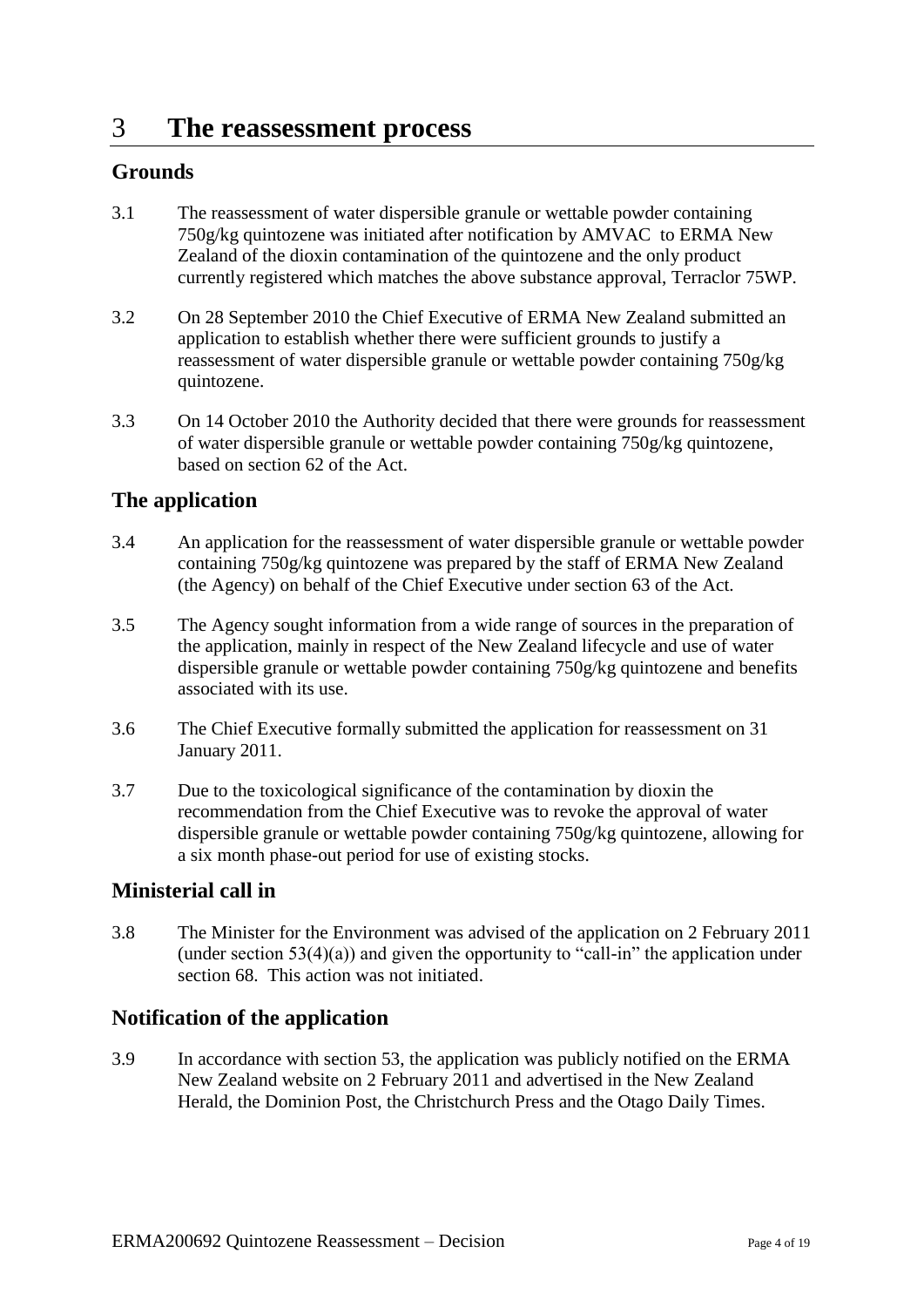3.10 The application summary was also sent to government agencies which were identified as having a specific interest in the application and interested parties who had indicated that they wished to be notified of applications of this type.

### **Public submissions**

3.11 Two submissions were received, both of which supported the proposal to revoke the approval for all uses of quintozene-containing substances. One submitter supported the proposed 6 month phase-out period to allow holders of stock to use the product up. The other submitter believed that there should be no permitted phase-out period for the use of quintozene-containing substances.

### **Appointment of the Committee**

3.12 The following members of the Authority were appointed to consider the application (in accordance with a delegation under section  $19(2)(b)$ ): Dr Val Orchard and Dr Deborah Read (Chair).

### **Update Paper**

- 3.13 The Agency prepared an update paper to provide the Committee and submitters with a review of the submissions received in response to the public notification of the reassessment application.
- 3.14 The submissions received did not alter the Agency"s proposals.
- 3.15 The update paper was circulated on 13 April 2011.

### **Information available for consideration**

- 3.16 The Committee had available for its consideration: the application, the written submissions and the update paper.
- 3.17 The Committee also received a report from Ngā Kaihautū Tikanga Taiao. This report supported the immediate revocation of the approval of the substance.
- 3.18 The Committee is satisfied that it had sufficient information, both relevant and appropriate to the risks, costs and benefits of the substance to enable it to consider the application (clause 8).

## <span id="page-4-0"></span>**4 The decision-making framework**

### **Legislative basis for the application**

4.1 The application for the reassessment of water dispersible granule or wettable powder containing 750g/kg quintozene was lodged pursuant to section 63 of the Act and was deemed to be an application made under section 29. Section 29 requires the Authority to consider adverse and positive effects of a substance and to make a decision based on whether or not the positive effects of the substance outweigh the adverse effects of the substance.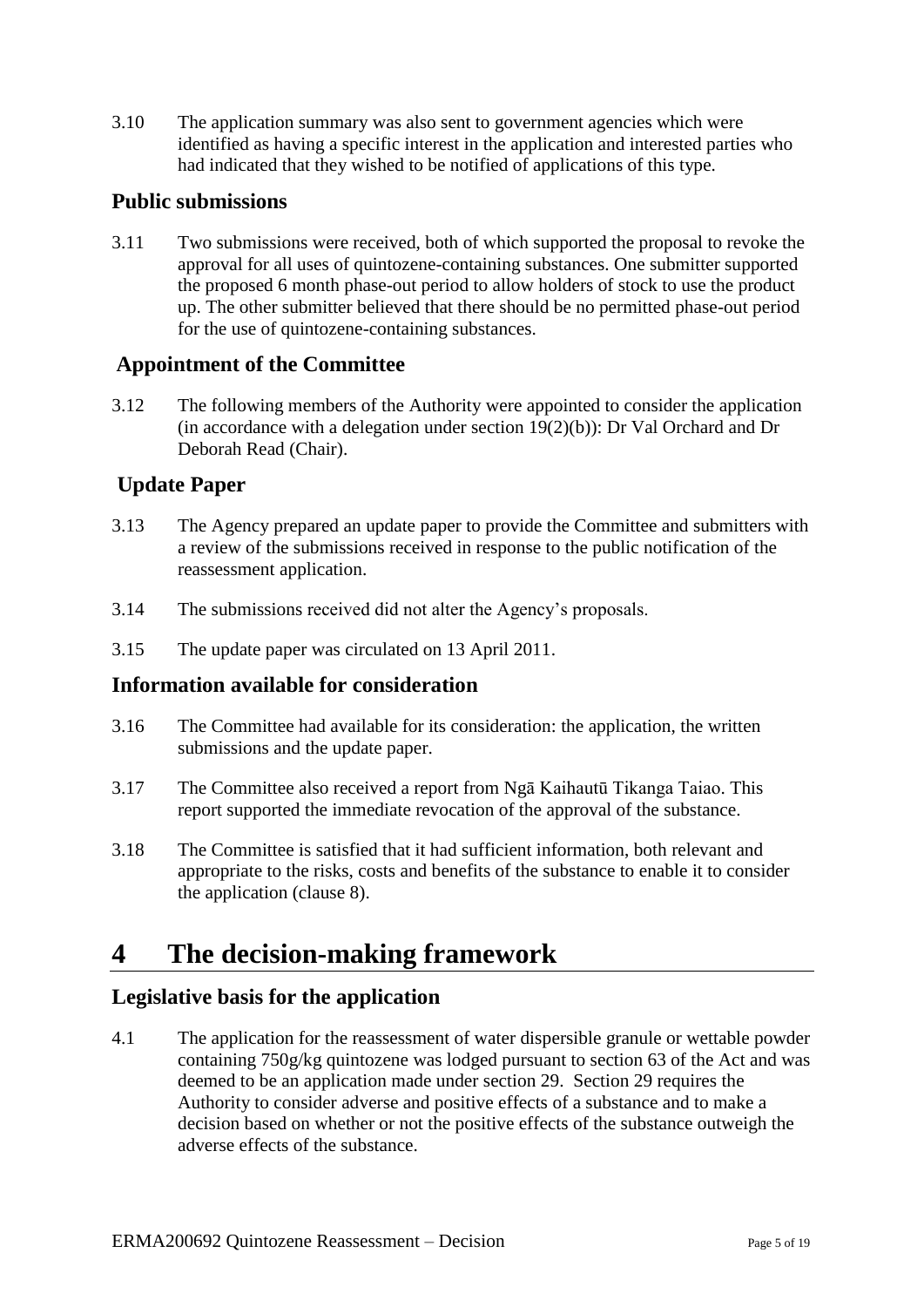- 4.2 In making this decision, the Committee has applied the relevant sections of the Act and followed the relevant provisions of the Methodology<sup>1</sup> as detailed in the decision path set out in **Appendix A** to this decision.
- 4.3 References made to a section in this document mean that section of the Act, references to a clause refers to the relevant clause in the Methodology.

### **Māori interests and concerns**

4.4 As required by Sections 6(d) and 8 of the Act, the Committee"s decision making takes into account the relationship of Māori and their culture and traditions with their ancestral lands, water and other taonga, as well as the principles of the Treaty of Waitangi (Tiriti ō Waitangi).

### **Principles of the Treaty of Waitangi**

- 4.5 Section 8 of the Act requires the Authority, when considering applications, to take into account the principles of the Treaty of Waitangi. Of particular relevance to this application is the principle of active protection affirmed by the Court of Appeal in the Lands case (1987).
- 4.6 This principle refers to the Crown"s obligation to take positive steps to ensure that Māori interests are protected, and to consider them in line with the interests guaranteed to Māori in Article II of the Treaty. Specifically the Court noted that "… the duty of the Crown is not merely passive but extends to active protection of Maori people in the use of their lands and waters to the fullest extent practicable".

#### **Relationship of Maori to the environment**

- 4.7 The Agency noted that quintozene and substances containing quintozene trigger a number of hazardous properties giving rise to cultural risk including the deterioration of the mauri of taonga flora and fauna species, the environment and the general health and well-being of individuals and the community.
- 4.8 At recent national hui and wānanga with Māori practitioners of Kaitiakitanga, participants have strongly believed that if a substance such as quintozene together with its dioxin contaminant does not have potentially significant or non-negligible benefits to Māori to enhance the mauri of taonga flora and fauna species, whanau<sup>2</sup>, hap $\bar{u}^3$  and iwi<sup>4</sup> and the overall relationship of Maori to the environment, then in accordance with the principles of Kaitiakitanga, Māori would be inclined to decline any continuation of such a substance and its use in Aotearoa.

<sup>&</sup>lt;u>.</u> <sup>1</sup> Hazardous Substances and New Organisms (Methodology) Order 1998

<sup>2</sup> Families

<sup>3</sup> Sub-tribe

<sup>4</sup> Communities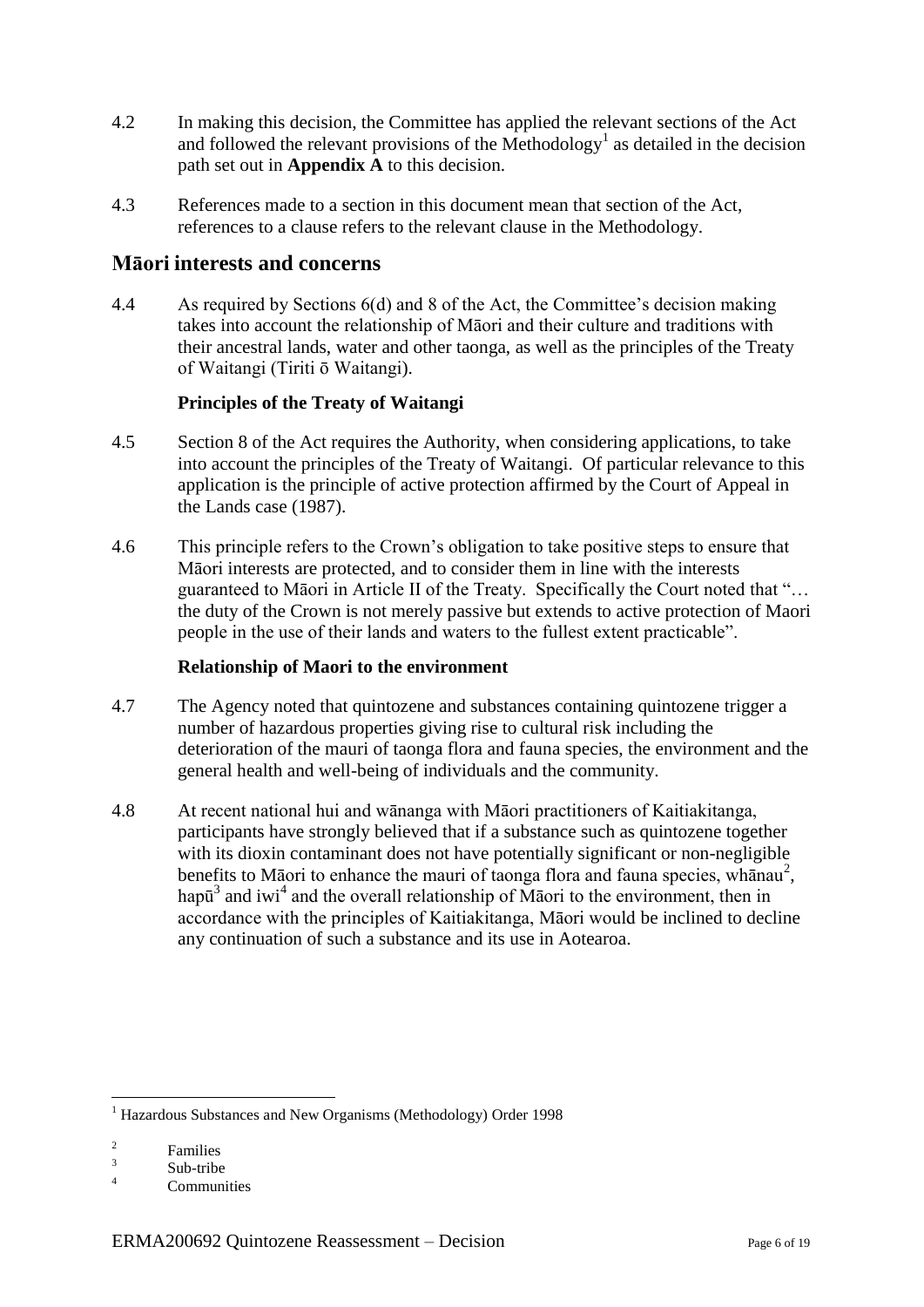### **Ngā Kaihautū Tikanga Taiao report**

- 4.9 Ngā Kaihautū Tikanga Taiao (Ngā Kaihautū), a committee established under Part 4A of the Act to provide advice to the Authority, provided a report recommending the approval for water dispersible granule or wettable powder containing 750 g/kg quintozene be revoked immediately.
- 4.10 Ngā Kaihautū based its recommendation on the conclusion that the adverse effects on people, the environment and native flora and fauna clearly outweigh the continued use of quintozene-based formulations which was found to have no significant level of benefit.

### **Ethical considerations**

- 4.11 In preparing this decision, the Committee has taken into account the ERMA New Zealand ethics framework.
- 4.12 This framework was developed as a tool to assist in the ERMA New Zealand decision-making process in terms of:
	- asking the "right" questions in order to identify ethical issues that need to be  $\bullet$ considered; and
	- $\bullet$ using the answers to those questions to explore how ethical considerations should be addressed.
- 4.13 The foundation of the framework is a set of ethical principles, supported by procedural guidelines and standards. The two general principles embodied in the Act and the Methodology are:
	- respect for the environment; and
	- respect for people (including past, present and future generations).
- 4.14 Under these general principles lies a set of specific principles which includes concern for animal welfare, concern for co-operation, concern for cultural identity, concern for sustainability and concern for peoples' wellbeing.
- 4.15 The primary mechanisms for supporting the principles outlined in the framework and for evaluating whether or not they are upheld are the following procedural standards:
	- honesty and integrity;
	- transparency and openness;
	- a sound methodology;
	- community and expert consultation; and
	- fair decision-making process.
- 4.16 In its consideration, the Committee has been mindful of the criteria in the procedural standards listed above, and has reviewed all of the information made available to it in the context of the principles and procedural standards. The Committee has been respectful of the views expressed by the applicant and submitters.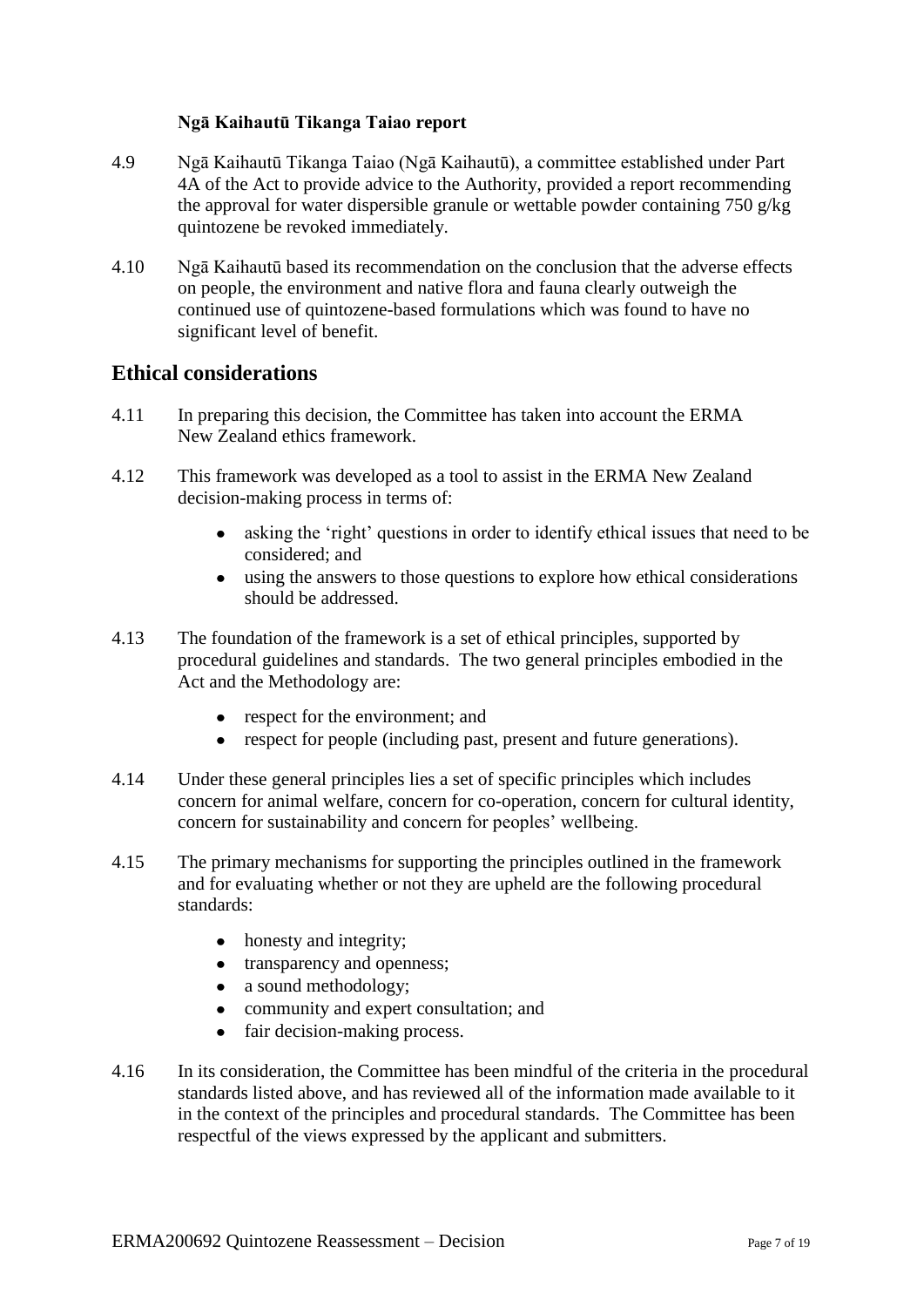## <span id="page-7-0"></span>**5 Hazard classifications**

- 5.1 In the application for the reassessment of the substance "water dispersible granule or wettable powder containing 750g/kg quintozene", the Agency provided a review of the hazard classifications of the substance. Since the main reason for the reassessment is the availability of new information relating to the dioxin contamination of the product, the Agency did not thoroughly review the classification of quintozene.
- 5.2 The Committee agrees that the classifications of water dispersible granule or wettable powder containing 750 g/kg quintozene are unchanged as a result of this reassessment. The hazard classification of the substance is set out in Table 1.

|                                      | water dispersible granule or wettable<br>powder containing 750 g/kg quintozene |
|--------------------------------------|--------------------------------------------------------------------------------|
| <b>Hazard Class</b>                  | (Approval # HSR000742)                                                         |
| Eye irritancy                        | 6.4A                                                                           |
| Contact sensitisation                | 6.5B                                                                           |
| Target organ systemic toxicity       | 6.9B                                                                           |
| Aquatic ecotoxicity                  | $9.1A*$                                                                        |
| Terrestrial invertebrate ecotoxicity | $9.4A*$                                                                        |

### **Table 1: Summary of the classifications of quintozene 'water dispersible granule or wettable powder containing 750 g/kg quintozene'**

\* These classifications were not reviewed

## <span id="page-7-1"></span>**6 International obligations**

- 6.1 The Stockholm Convention on Persistent Organic Pollutants (the Stockholm Convention), to which New Zealand is a signatory, is relevant to the on-going use of quintozene in New Zealand.
- 6.2 The Stockholm Convention aims to protect human health and the environment by banning the production and use of some of the most toxic chemicals known to humankind. The Convention became international law in May 2004, was ratified by New Zealand in September 2004, and entered into force for New Zealand on 23 December 2004. Persistent Organic Pollutants (POPs) are organic compounds that:
	- do not break down readily in the environment;  $\bullet$
	- are capable of long-range transport, bioaccumulation in human and animal  $\bullet$ tissue (and can biomagnify in food chains);
	- pose a risk of causing adverse effects to human health and the environment.  $\bullet$
- 6.3 The 12 organochlorine (chlorine-containing) chemicals initially listed as POPs under the Stockholm Convention in 2004 include the following contaminants that are found in quintozene:
	- **dioxins and furans** (polychlorinated dibenzo-para-dioxins or PCDDs, and polychlorinated dibenzofurans or PCDFs), and
	- **hexachlorobenzene**.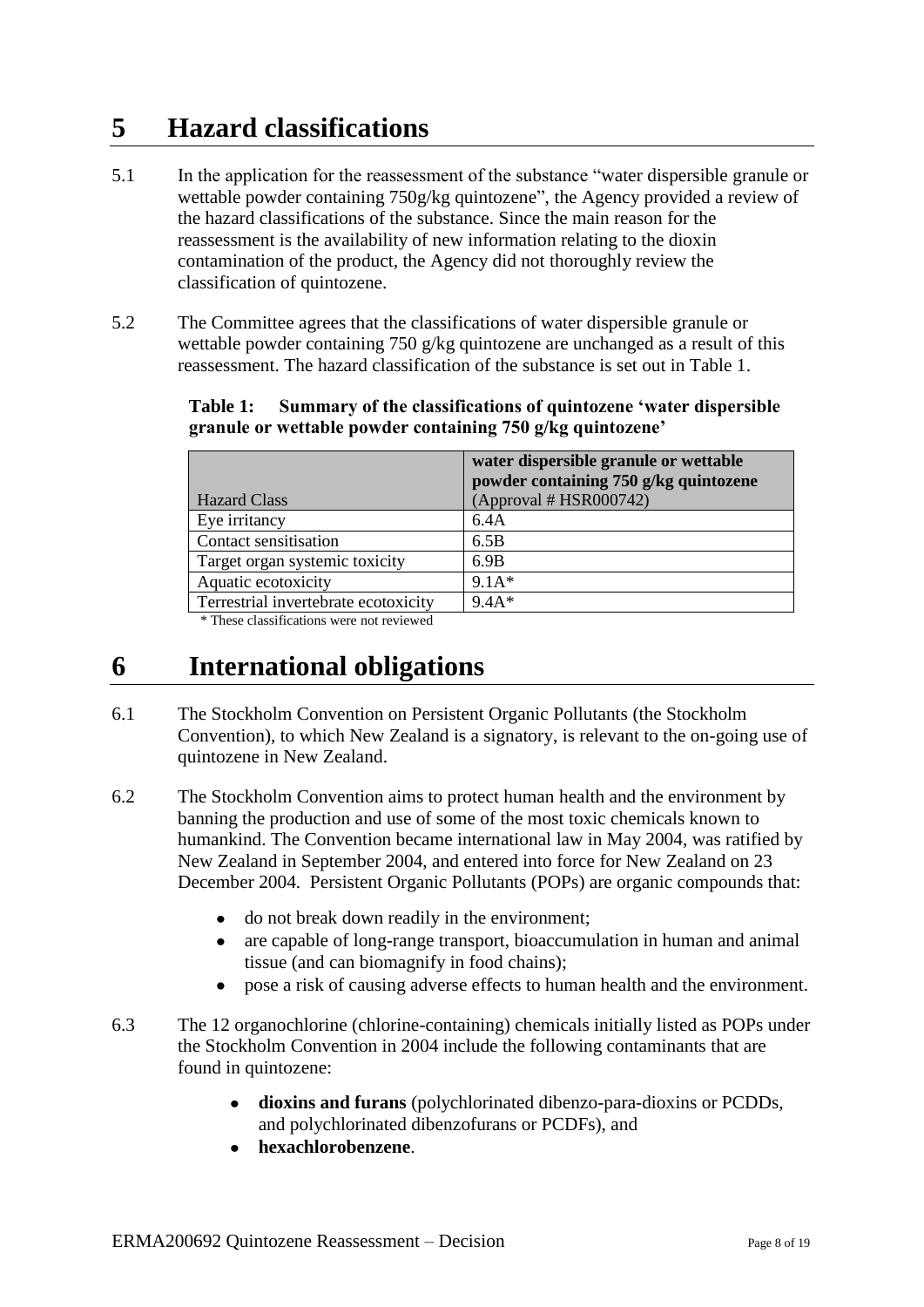- 6.4 Dioxins are released to the environment in very small amounts through a number of industrial and domestic activities, particularly the open burning of wastes. New Zealand is obligated under the convention to take measures to reduce, and where feasible ultimately eliminate, releases of dioxin. Although levels of dioxins in New Zealand foods (including our meats, dairy products and fish) are low and below the World Health Organization guidelines, it is prudent to further minimise our exposure to dioxins where practicable.
- 6.5 In 2009, additional compounds added to the coverage of the Stockholm Convention included:
	- **pentachlorobenzene** (produced unintentionally and used as a chemical  $\bullet$ intermediate for the production of quintozene, and formerly in dyestuff carriers, as a fungicide and flame retardant; very toxic to aquatic organisms).

### **Conclusion**

6.6 The Committee considers that the national commitment to the Stockholm Convention, to reduce dioxin emissions and to institute sound management of other POPs, such as HCB and pentachlorobenzene supports the conclusion that use of quintozene should be discontinued.

## <span id="page-8-0"></span>7 **Alternatives**

7.1 In the application for the reassessment of water dispersible granule or wettable powder containing 750g/kg quintozene, the Agency reviewed the potential alternatives to this substance for use on turf and for use on ornamentals and vegetables and concluded that alternatives exist for the uses of quintozene.

## <span id="page-8-1"></span>**8 Controls**

8.1 In the application, the Agency assessed the current controls assigned as part of the existing approval. These controls were based on the substance"s hazardous properties as set out in the HSNO Regulations. These controls were used as a basis for evaluation in the application.

## <span id="page-8-2"></span>**9 Comparison of risk, costs and benefits**

- 9.1 The Committee is required under the Act, to consider whether or not the positive effects (benefits) of using water dispersible granule or wettable powder containing 750g/kg quintozene outweigh the adverse effects (risks and costs) of its use after taking account of all safety precautions that might be imposed and the likely effects of the substance being unavailable.
- 9.2 In the application, the Agency evaluated the risks, costs and benefits in association with the current controls and found that there are significant (non-negligible) risks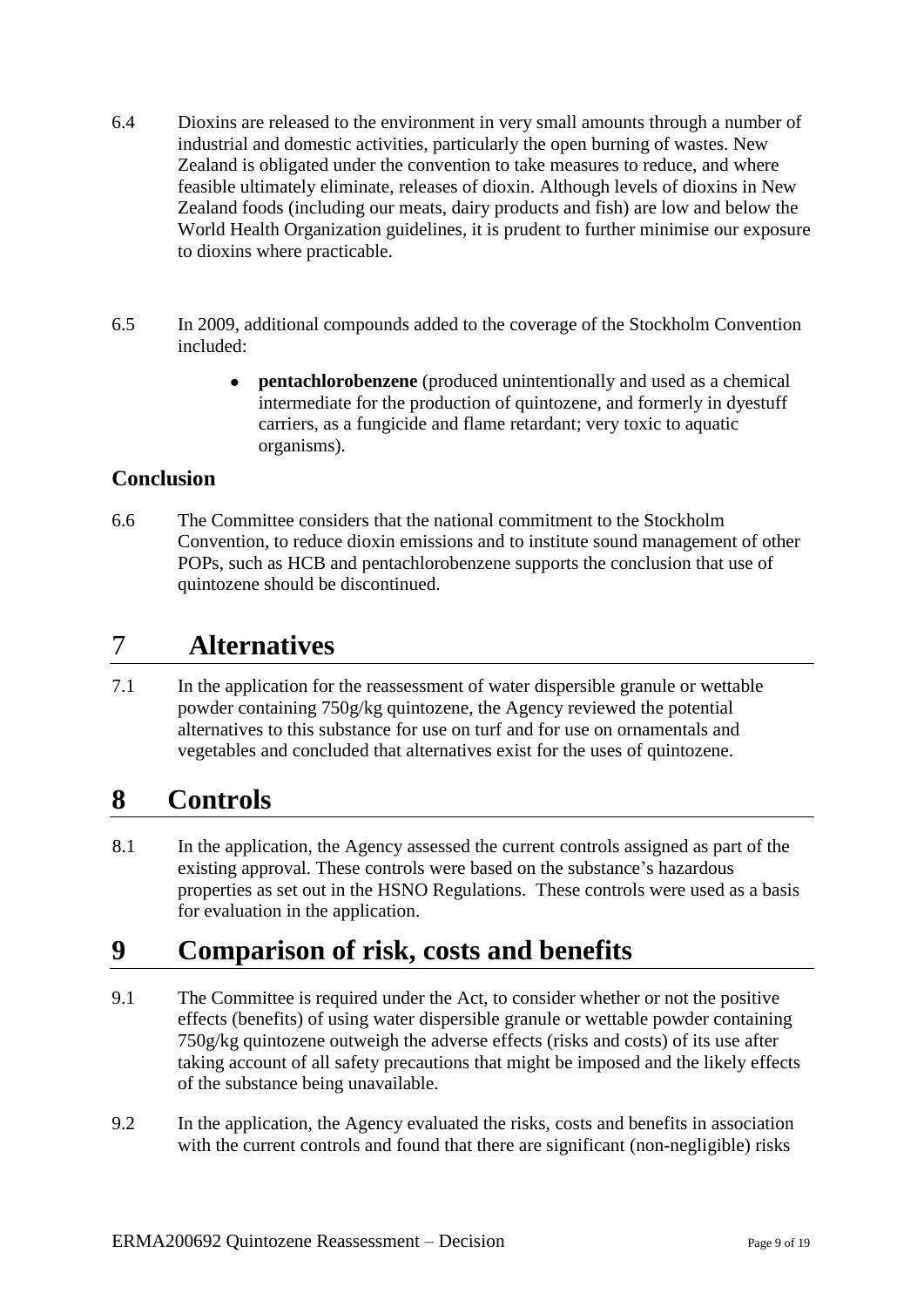associated with the use of water dispersible granule or wettable powder containing 750g/kg quintozene in New Zealand which potentially outweighed the benefits.

### **Level of adverse effects**

- 9.3 Taking the Agency"s assessment into account, the Committee considers that:
	- the adverse effects on human health both from the water dispersible  $\bullet$ granule or wettable powder containing 750g/kg quintozene and its dioxin contaminant are **non-negligible**; and
	- the adverse effects on aquatic ecosystems, terrestrial vertebrates and invertebrates both from the water dispersible granule or wettable powder containing 750g/kg quintozene and its dioxin contaminant are **nonnegligible**.
	- $\bullet$ the risks from the dioxin contaminant could not be fully assessed, but that the level of risk is potentially **non-negligible** due to the persistent and bioaccumulative properties of the dioxin contaminant.

### **Level of benefits**

9.4 The Committee notes the assessment of benefits contained in the Agency"s reassessment application, which indicated that use of water dispersible granule or wettable powder containing 750g/kg quintozene and its dioxin contaminant provides a **negligible** level of benefit.

### **Likely effects of the substance being unavailable**

9.5 The Committee notes that alternative substances have been identified for all of the use scenarios. The risks associated with the substance becoming unavailable are considered to be **negligible**.

### **Conclusion**

9.6 Upon reviewing all the information contained in the application and received from submitters, the Committee accepts the Agency"s evaluation that the benefits do not outweigh the adverse effects for the use of water dispersible granule or wettable powder containing 750g/kg quintozene.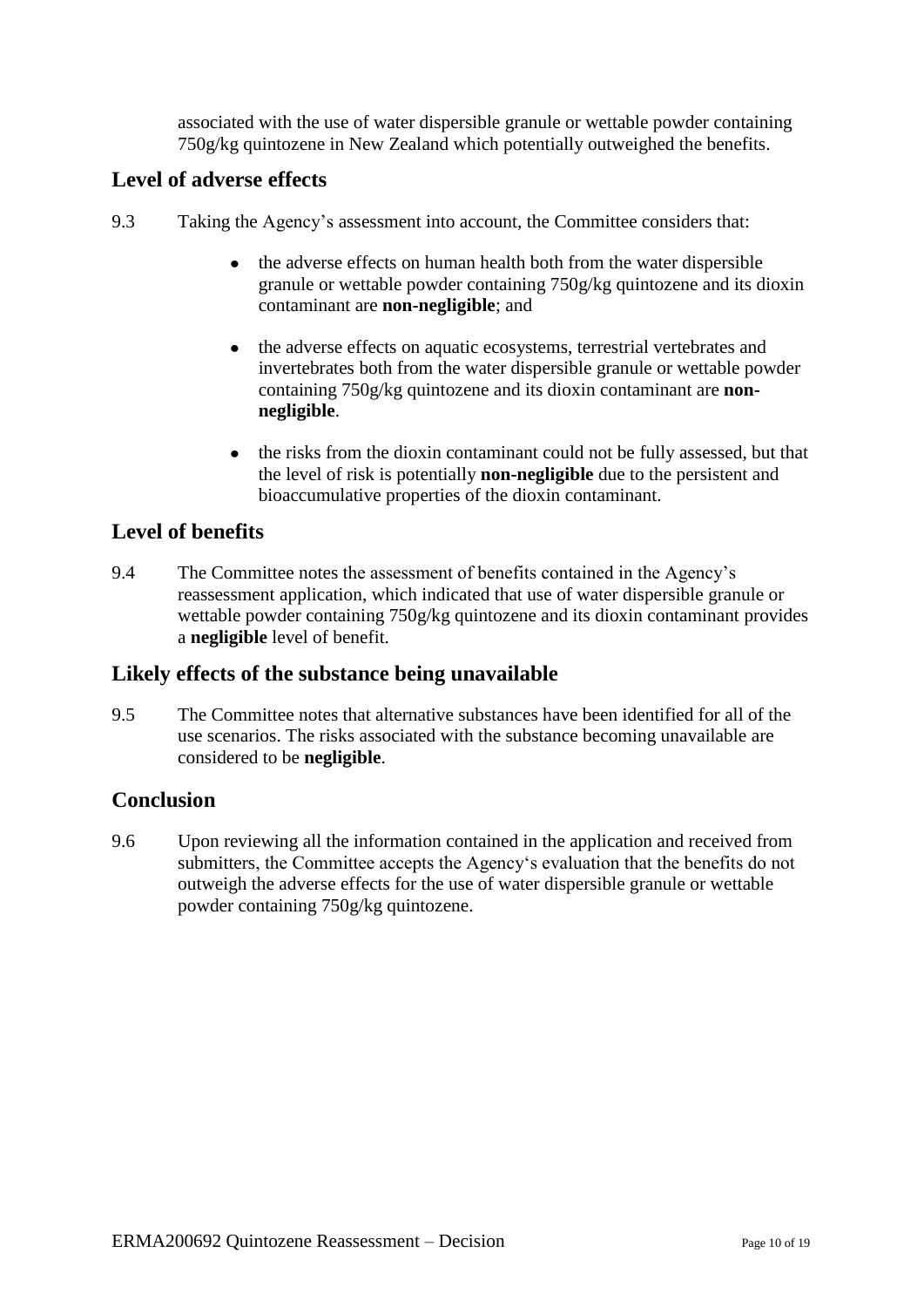## <span id="page-10-0"></span>**10 Decision**

- 10.1 Pursuant to sections 63 and 29, the Committee has considered this application to reassess water dispersible granule or wettable powder containing 750g/kg quintozene.
- 10.2 Based on consideration and analysis of the information provided on the possible effects of water dispersible granule or wettable powder containing 750g/kg quintozene and its dioxin contaminant, in accordance with the Act and the Methodology, and taking into account the application of current controls, the Committee is satisfied that, for the reasons set out in this decision –
	- the adverse effects (risks and costs) of water dispersible granule or wettable powder containing 750g/kg quintozene and its dioxin contaminant (Approval number HSR000742) outweigh the positive effects (benefits) associated with its import and use.
- 10.3 Accordingly, the Committee declines to approve the continued importation or manufacture of water dispersible granule or wettable powder containing 750g/kg quintozene (Approval number HSR000742).
- 10.4 The Committee will issue a direction prohibiting the use of the substance from a date 28 days from publication of the direction in the *New Zealand Gazette* and requiring the substance to be disposed of prior to the date 3 months from publication of the direction in the *New Zealand Gazette.*
- 10.5 The disposal is to be by:
	- (a) treating the substance using a method that changes the characteristics or composition of the substance so that the substance or any product of such treatment is no longer a hazardous substance; or
	- (b) exporting the substance from New Zealand as waste for environmentally sound disposal provided that such export complies with the relevant requirements of the Basel Convention on the Control of Transboundary Movements of Hazardous Wastes and their Disposal and the OECD Decision C(2001)107 on the Control of Transboundary Movement of Wastes Destined for Recovery Operations.
- 10.6 In paragraph 10.5(a), treating the substance does not include:
	- (a) application to or discharge to any environmental medium; or
	- (b) dilution of the substance with any other substance before discharge into the environment; or
	- (c) depositing the substance in a landfill or a sewage facility; or
	- (d) depositing the substance in an incinerator unless in doing so the substance is treated in accordance with subclause (1)(a).
- 10.7 In considering this application, the Committee is concerned that quintozene use has already created contaminated sites. Accordingly, the Committee requests that the Agency informs the Ministry for the Environment that certain types of sites such as bulb treatment areas and seed beds may be potentially contaminated with dioxin.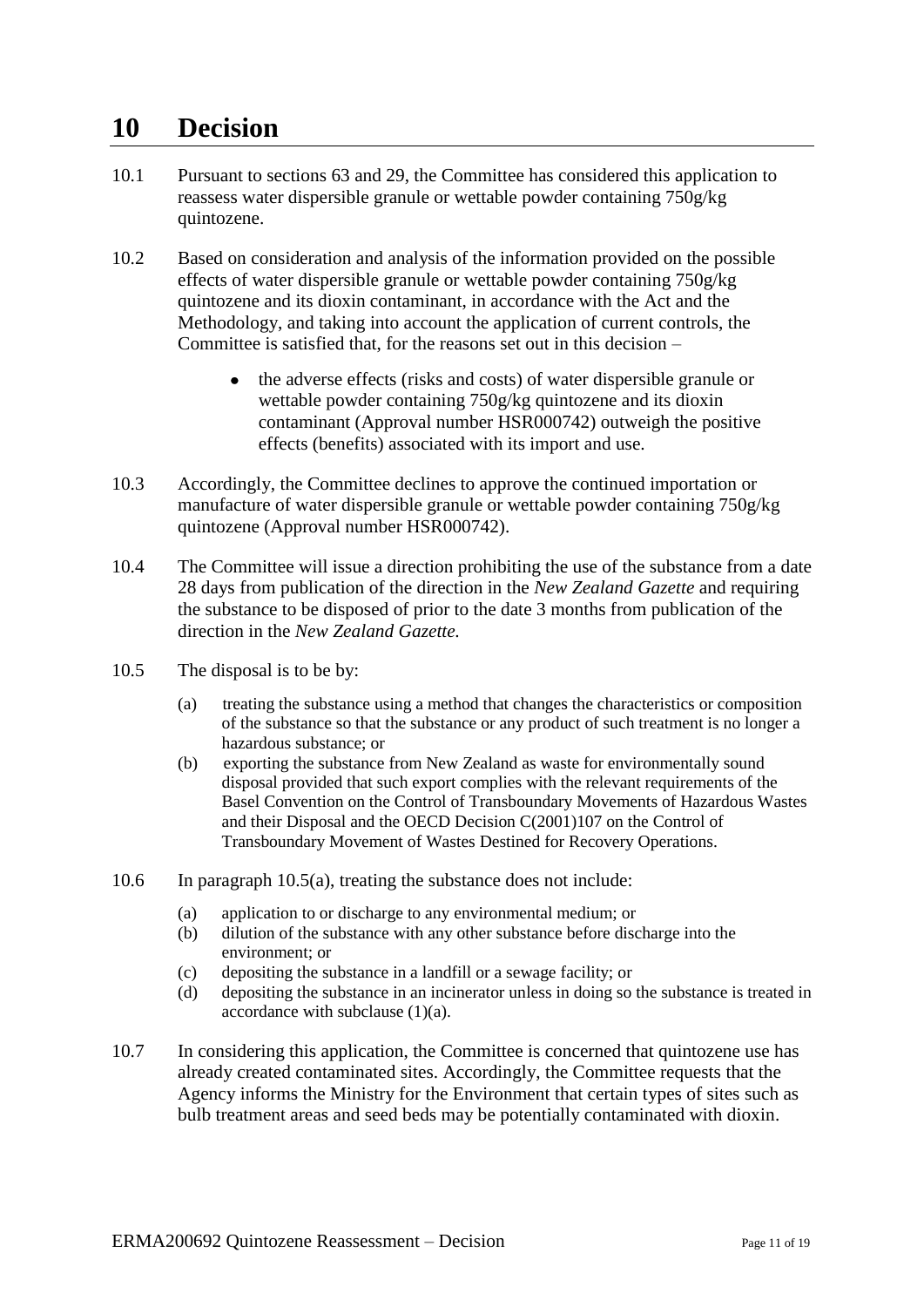- 10.8 In accordance with clause 36(2)(b), the Committee records that, in reaching its decision, it has applied the balancing tests required under section 29 and clause 26 and has relied in particular on the following criteria in the Act and the Methodology:
	- clause 8 information to be relevant and appropriate;
	- clause 9 equivalent of sections 5, 6 and 8;
	- clause 11 characteristics of substance;
	- clause 12 evaluation of assessment of risks;
	- clause 13 evaluation of assessment of costs and benefits;
	- clause 14 costs and benefits accruing to New Zealand;
	- clause 15 regard to evidence in submissions;
	- clause 16 take account of scientific basis for scientific evidence or uncertainty;
	- clause 21 the decision accords with the requirements of the Act and regulations;
	- clause 22 the evaluation of risks, costs and benefits relevant considerations;
	- clause 24 the use of recognised risk identification, assessment, evaluation and management techniques;
	- clause 25 the evaluation of risks and taking account of degree of uncertainty;
	- clause 26 evident that risks and costs are outweighed by benefits;
	- clause 29 determine the materiality and significance of any uncertainty;
	- clause 30 take account of the need for caution where uncertainty is not resolved;
	- clause 32 establish range of uncertainty;
	- clause 33 the extent to which "risk characteristics" exist; and
	- clause 34 the aggregation and comparison of risks, costs and benefits.

Deboral A Lead

<span id="page-11-0"></span>**Dr Deborah Read** Date Chair

19 May 2011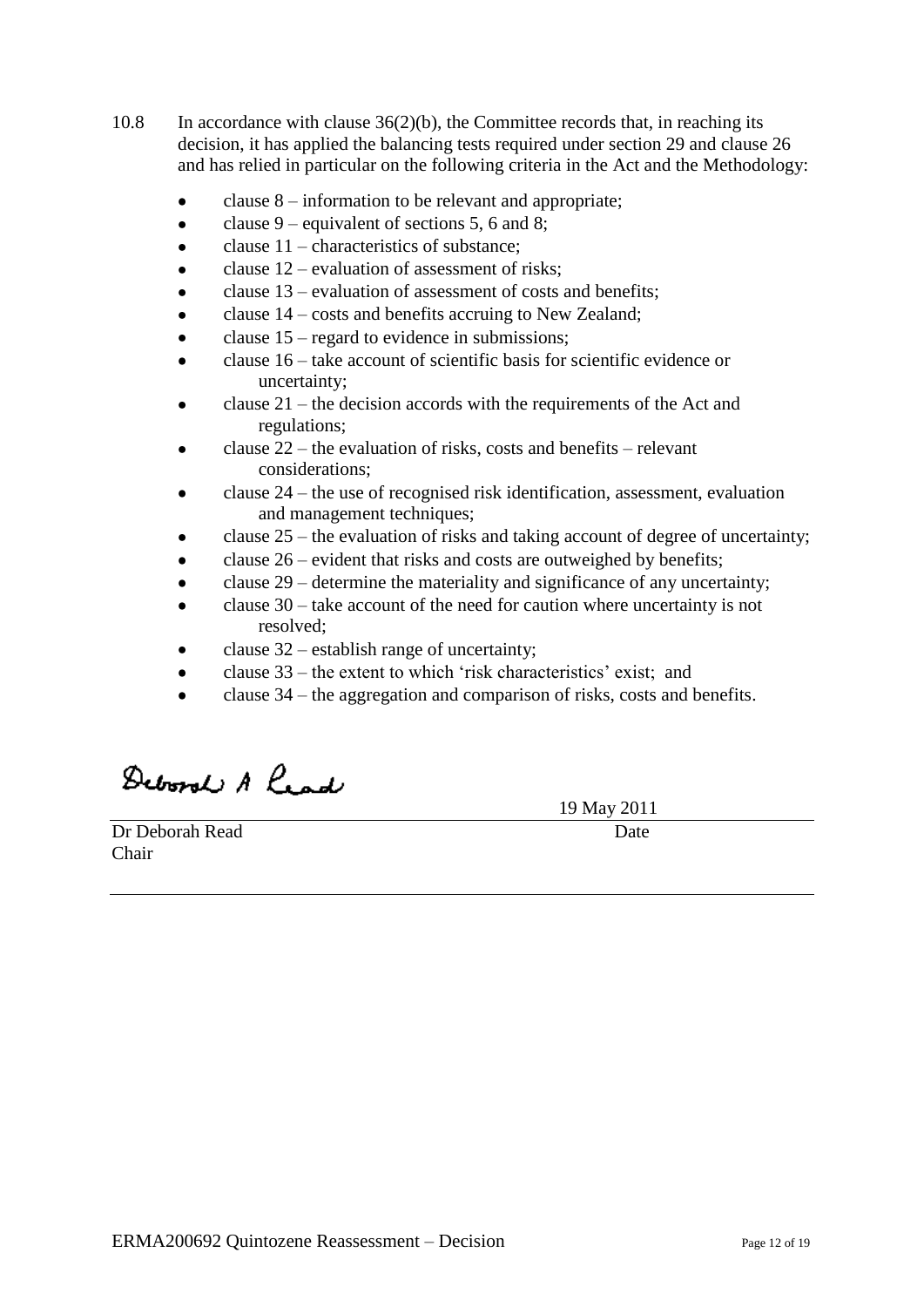## **Appendix A: Decision Pathway**

### **Context**

This decision path describes the decision-making process for reassessments under section 63 of the Act. These reassessments are deemed to be applications are determined under section 29 of the Act.

### **Introduction**

The purpose of the decision path is to provide the Authority with guidance so that **all relevant matters** in the Act and the Methodology have been addressed. It does not attempt to direct the weighting that the Authority may decide to make on individual aspects of an application.

In this document 'section' refers to sections of the Act, and 'clause' refers to clauses of the HSNO (Methodology) Order 1998 ("the Methodology"). The decision path has two parts –

**Flowchart** (a logic diagram showing the process prescribed in the Methodology and the Act to be followed in making a decision), and

**Explanatory notes** (discussion of each step of the process).

Of necessity the words in the boxes in the flowchart are brief, and key words are used to summarise the activity required. The explanatory notes provide a more comprehensive description of each of the numbered items in the flowchart, and describe the processes that should be followed to achieve the described outcome.

**For proper interpretation of the decision path it is important to work through the flowchart in conjunction with the explanatory notes.**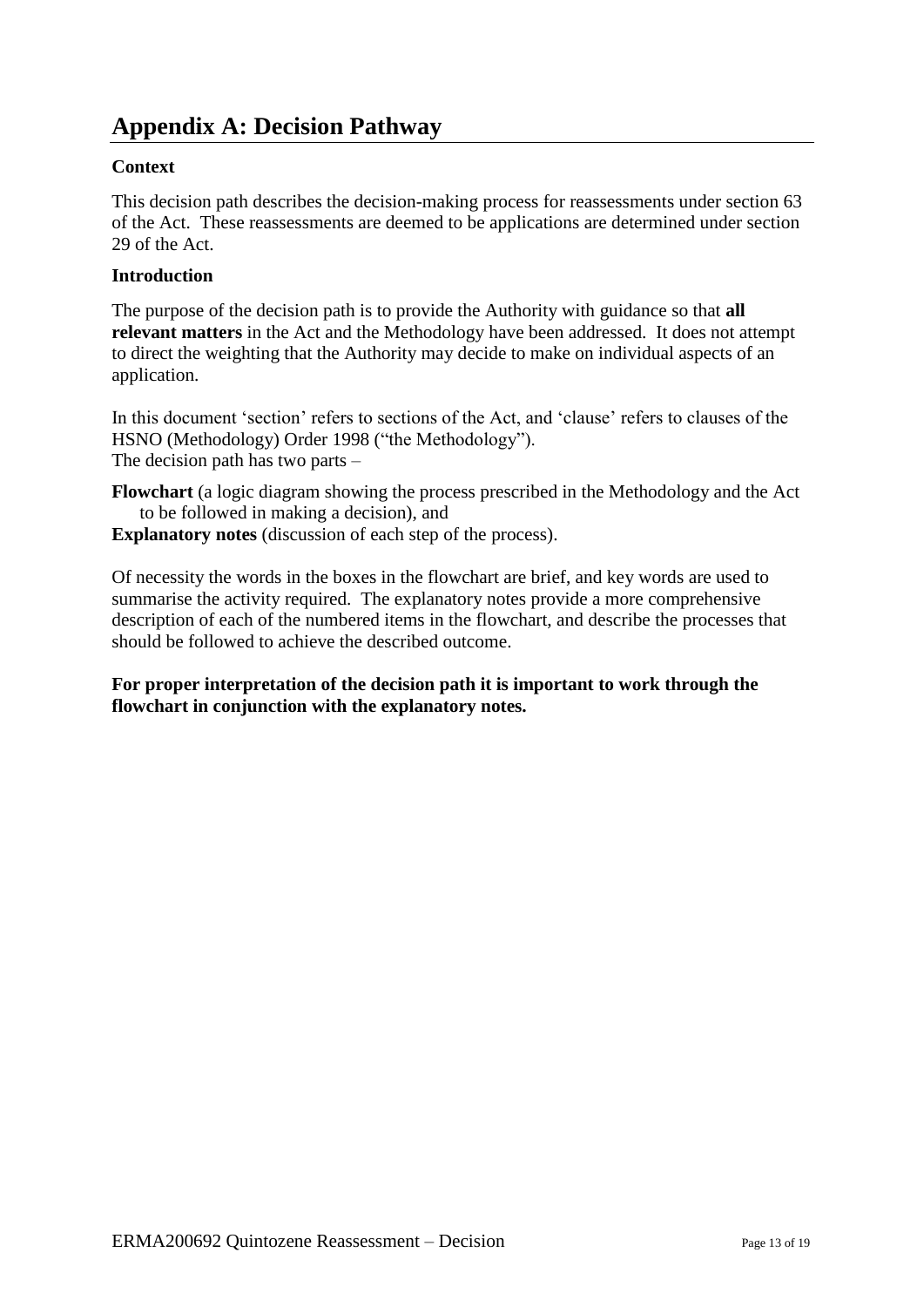### **Figure A1: Flowchart for decision**

Decision path for applications to reassess a hazardous substance, application made under section 63 of the Act and determined under section 29. For proper interpretation of the decision path it is important to work through the flowchart in conjunction with the explanatory notes.

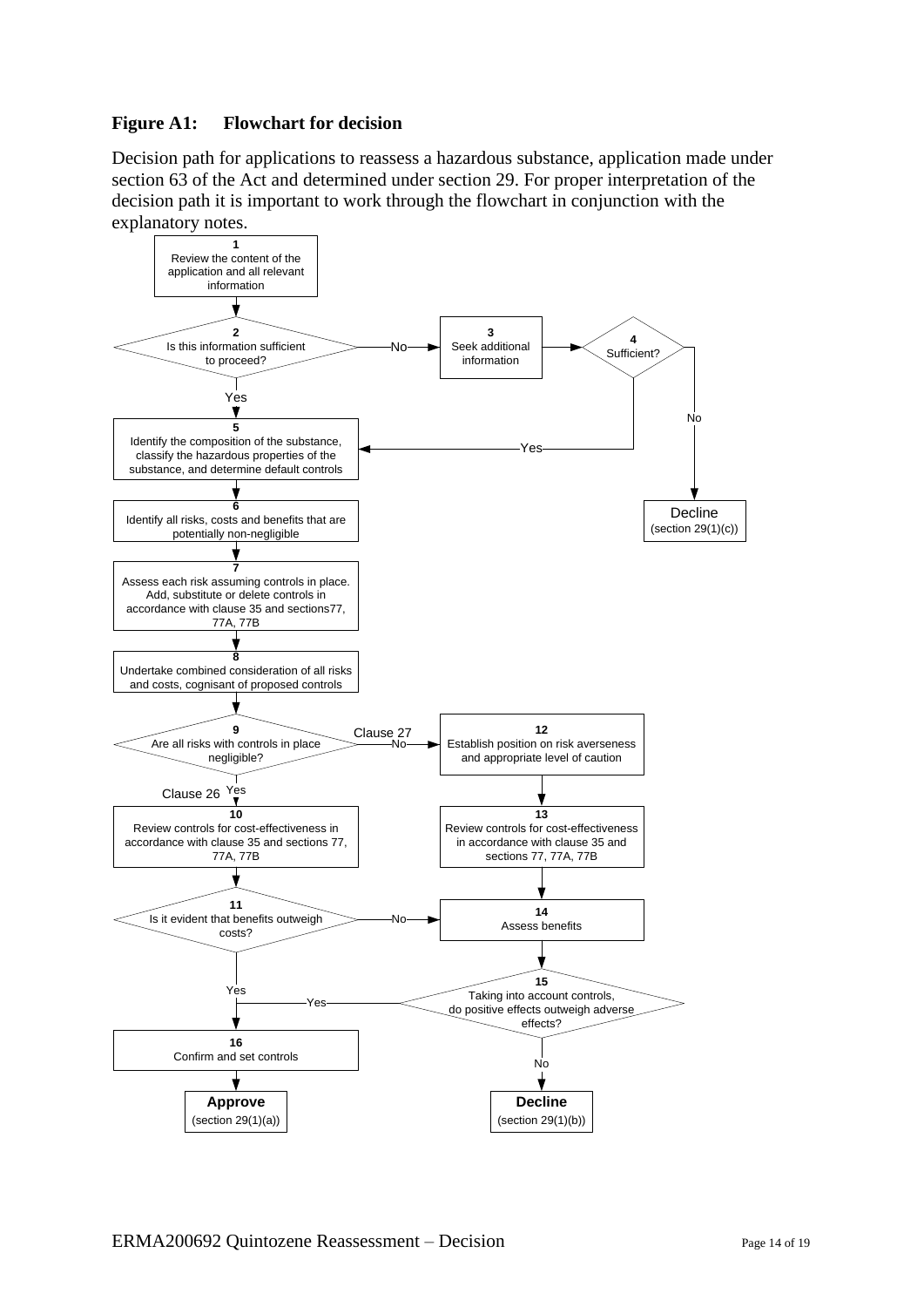### **Figure A1: Explanatory notes**

#### Item 1: **Review the content of the application and all relevant information**

Review the application, the update paper, and information received from experts and that provided in submissions (where relevant) in terms of section 28(2) of the Act and clauses 8, 15, 16 and 20 of the Methodology.

#### Item 2: **Is this information sufficient to proceed?**

Review the information and determine whether or not there is sufficient information available to make a decision.

The Methodology (clause 8) states that the information used by the Authority in evaluating applications shall be that which is appropriate and relevant to the application. While the Authority will consider all relevant information, its principal interest is in information which is significant to the proper consideration of the application; i.e. information which is "necessary and sufficient" for decision-making.

#### Item 3: **(if no) Seek additional information**

If there is not sufficient information then additional information may need to be sought from the applicant, the Agency or other parties/experts under section 58 of the Act (clause 23 of the Methodology).

#### Item 4 **Sufficient?**

<u>.</u>

When additional information has been sought, has this been provided, and is there now sufficient information available to make a decision?

If the Authority is not satisfied that it has sufficient information for consideration, then the application must be declined under section 29(1)(c).

#### Item 5: **(If 'yes' from item 2 or from item 4) Identify the composition of the substance, classify the hazardous properties, and determine default controls**

Identify the composition of the substance, and establish the hazard classifications for the identified substance.

Determine the default controls for the specified hazardous properties using the regulations "toolbox".

#### Item 6: **Identify all risks, costs and benefits that are potentially non-negligible<sup>5</sup>**

Costs and benefits are defined in the Methodology as the value of particular effects (clause 2). However, in most cases these "values" are not certain and have a likelihood attached to them. Thus costs and risks are generally linked and may be addressed together. If not, they will be addressed separately. Examples of costs that might not be obviously linked to risks are direct financial costs that cannot be considered as "sunk" costs (see footnote 1). Where such costs arise and they have a

<sup>5</sup> Relevant effects are **marginal effects**, or the changes that will occur as a result of the substance being available. Financial costs associated with preparing and submitting an application are not marginal effects and are not effects of the substance(s) and are therefore not taken into account in weighing up adverse and positive effects. These latter types of costs are sometimes called "sunk" costs since they are incurred whether or not the application is successful.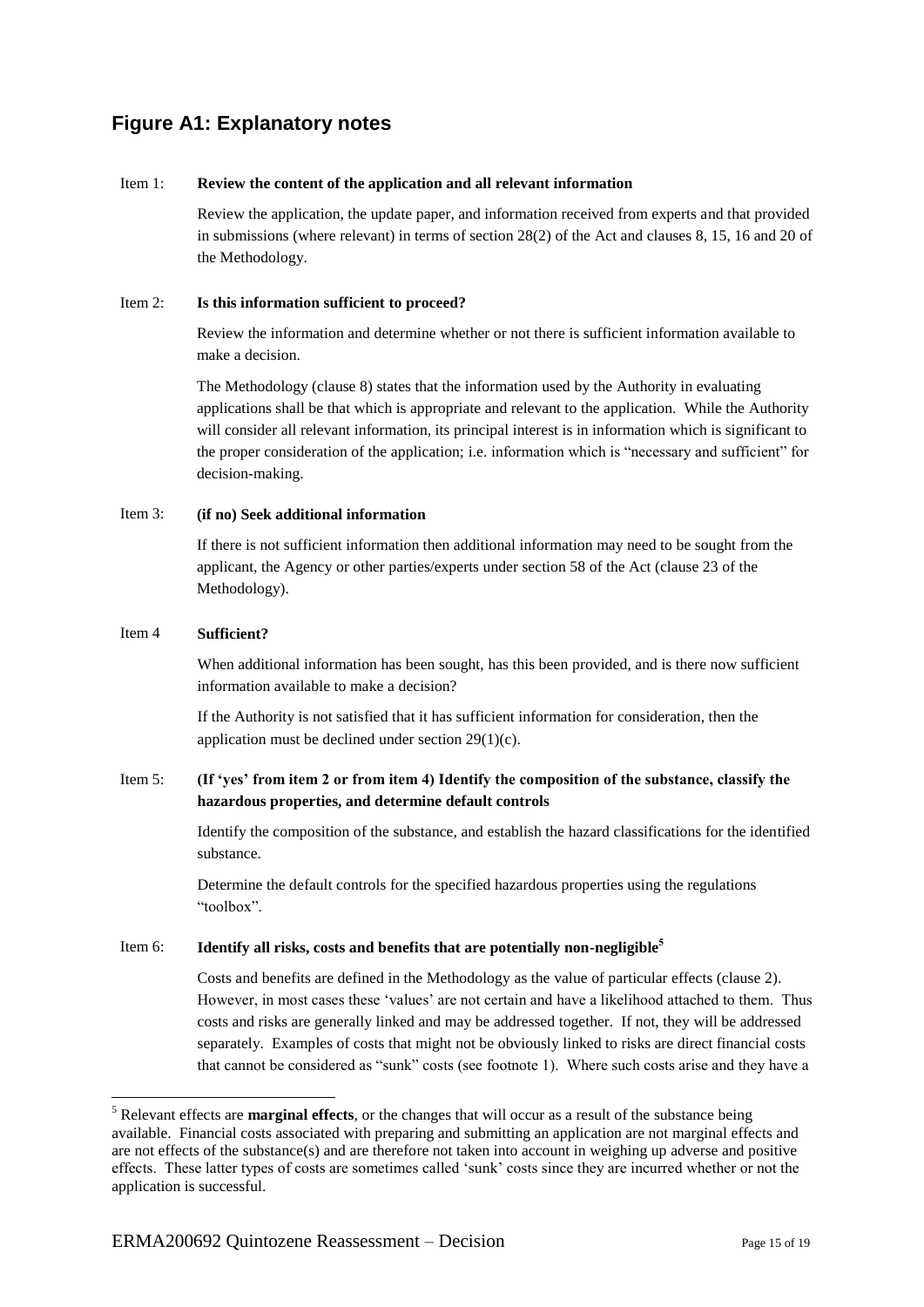market economic effect they will be assessed in the same way as risks, but their likelihood of occurrence will be more certain (see also item 11).

Identification is a two step process that scopes the range of possible effects (risks, costs and benefits).

Step 1: Identify all possible risks and costs (adverse effects) and benefits (positive effects) associated with the approval of the substance(s), and based on the range of areas of impact described in clause 9 of the Methodology and sections 5 and 6 of the Act.<sup>6.</sup> Consider the effects of the substance through its lifecycle (clause 11) and include the likely effects of the substance being unavailable (sections 29(1)(a)(iii) and  $29(1)(b)(iii)$ ).

> Relevant costs and benefits are those that relate to New Zealand and those that would arise as a consequence of approving the application (clause 14).

Consider short-term and long-term effects.

Identify situations where risks and costs occur in one area of impact or affect one sector and benefits accrue to another area or sector; that is, situations where risks and costs do not have corresponding benefits.

Step 2: Document those risks, costs and benefits that can be readily concluded to be negligible<sup>7</sup>, and eliminate them from further consideration.

> Note that where there are costs that are not associated with risks some of them may be eliminated at this scoping stage on the basis that the financial cost represented is very small and there is no overall effect on the market economy.

#### Item 7: **Assess each risk assuming controls in place. Add, substitute or delete controls in accordance with clause 35 and sections 77, 77A and 77B of the Act.**

The assessment of potentially non-negligible risks and costs should be carried out in accordance with clauses 12, 13, 15, 22, 24, 25, and 29 to 32 of the Methodology. The assessment is carried out with the default controls in place.

Assess each potentially non-negligible risk and cost estimating the magnitude of the effect if it should occur and the likelihood of it occurring. Where there are non-negligible financial costs that are not associated with risks then the probability of occurrence (likelihood) may be close to 1. Relevant information provided in submissions should be taken into account.

The distribution of risks and costs should be considered, including geographical distribution and distribution over groups in the community, as well as distribution over time. This information should be retained with the assessed level of risk/cost.

This assessment includes consideration of how cautious the Authority will be in the face of uncertainty (section 7). Where there is uncertainty, it may be necessary to estimate scenarios for lower and upper bounds for the adverse effect as a means of identifying the range of uncertainty (clause 32). It is also important to bear in mind the materiality of the uncertainty and how

<u>.</u>

<sup>6</sup> Effects on the natural environment, effects on human health and safety, effects on Māori culture and traditions, effects on society and community, effects on the market economy.

<sup>7</sup> Negligible effects are defined in the Annotated Methodology as "Risks which are of such little significance in terms of their likelihood and effect that they do not require active management and/or after the application of risk management can be justified by very small levels of benefits".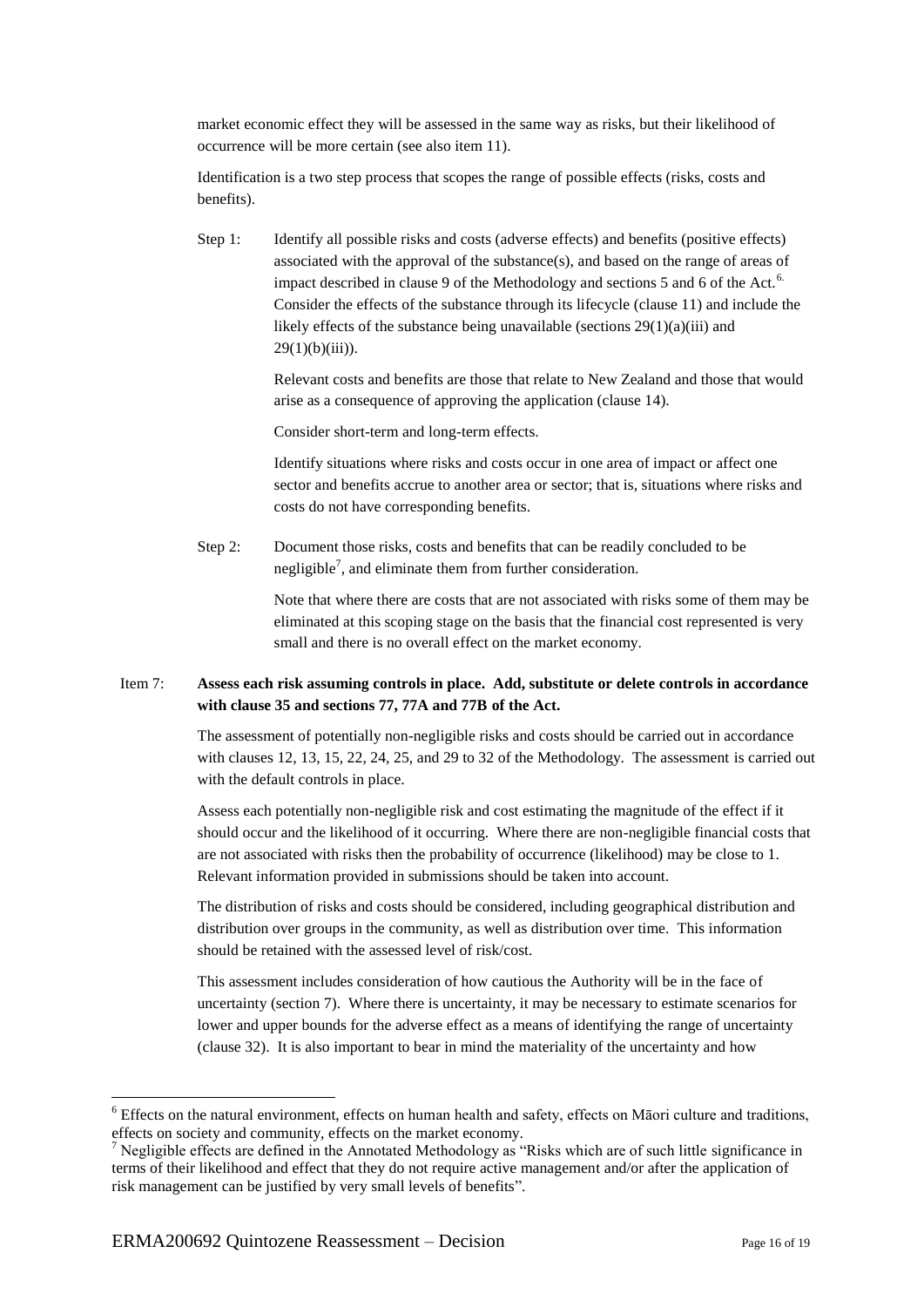significant the uncertainty is for the decision (clause 29(a)).

Consider the Authority"s approach to risk (clause 33 of the Methodology) or how risk averse the Authority should be in giving weight to the residual risk, where residual risk is the risk remaining after the imposition of controls.

See ERMA New Zealand report 'Approach to Risk' for further guidance<sup>8</sup>.

Where it is clear that residual risks are non-negligible and where appropriate controls are available, add substitute or delete controls in accordance with sections 77 and 77A of the Act to reduce the residual risk to a tolerable level. If the substance has toxic or ecotoxic properties, consider setting exposure limits under section 77B. While clause 35 is relevant here, in terms of considering the costs and benefits of changing the controls, it has more prominence in items 10 and 13

If changes are made to the controls at this stage then the approach to uncertainty and the approach to risk must be revisited.

#### Item 8: **Undertake combined consideration of all risks and costs, cognisant of proposed controls**

Once the risks and costs have been assessed individually, if appropriate consider all risks and costs together as a "basket" of risks/costs. This may involve combining groups of risks and costs as indicated in clause 34(a) of the Methodology where this is feasible and appropriate, or using other techniques as indicated in clause 34(b). The purpose of this step is to consider the interactions between different effects and determine whether these may change the level of individual risks.

#### Item 9: **Are all risks with controls in place negligible?**

Looking at individual risks in the context of the "basket" of risks, consider whether all of the residual risks are negligible.

Item 10:

1



#### **(from item 9 - if 'yes') Review controls for cost-effectiveness in accordance with clause 35 and sections 77, 77A and 77B**

Where all risks are negligible the decision must be made under clause 26 of the Methodology.

Consider the practicality and cost-effectiveness of the proposed individual controls and exposure limits (clause 35). Where relevant and appropriate, add, substitute or delete controls whilst taking into account the view of the applicant, and the cost-effectiveness of the full package of controls.

#### Item 11: **Is it evident that benefits outweigh costs?**

Risks have already been determined to be negligible (item 9). In the unusual circumstance where there are non-negligible costs that are not associated with risks they have been assessed in item 7.

Costs are made up of two components: internal costs or those that accrue to the applicant, and external costs or those that accrue to the wider community.

<sup>8</sup> [www.ermanz.govt.nz/resources/publications/pdfs/ER-OP-03-02.pdf](../../../AppData/Local/Microsoft/Windows/Temporary%20Internet%20Files/Documents%20and%20Settings/smiths/Users/Heather/AppData/Roaming/Microsoft/Word/www.ermanz.govt.nz/resources/publications/pdfs/ER-OP-03-02.pdf)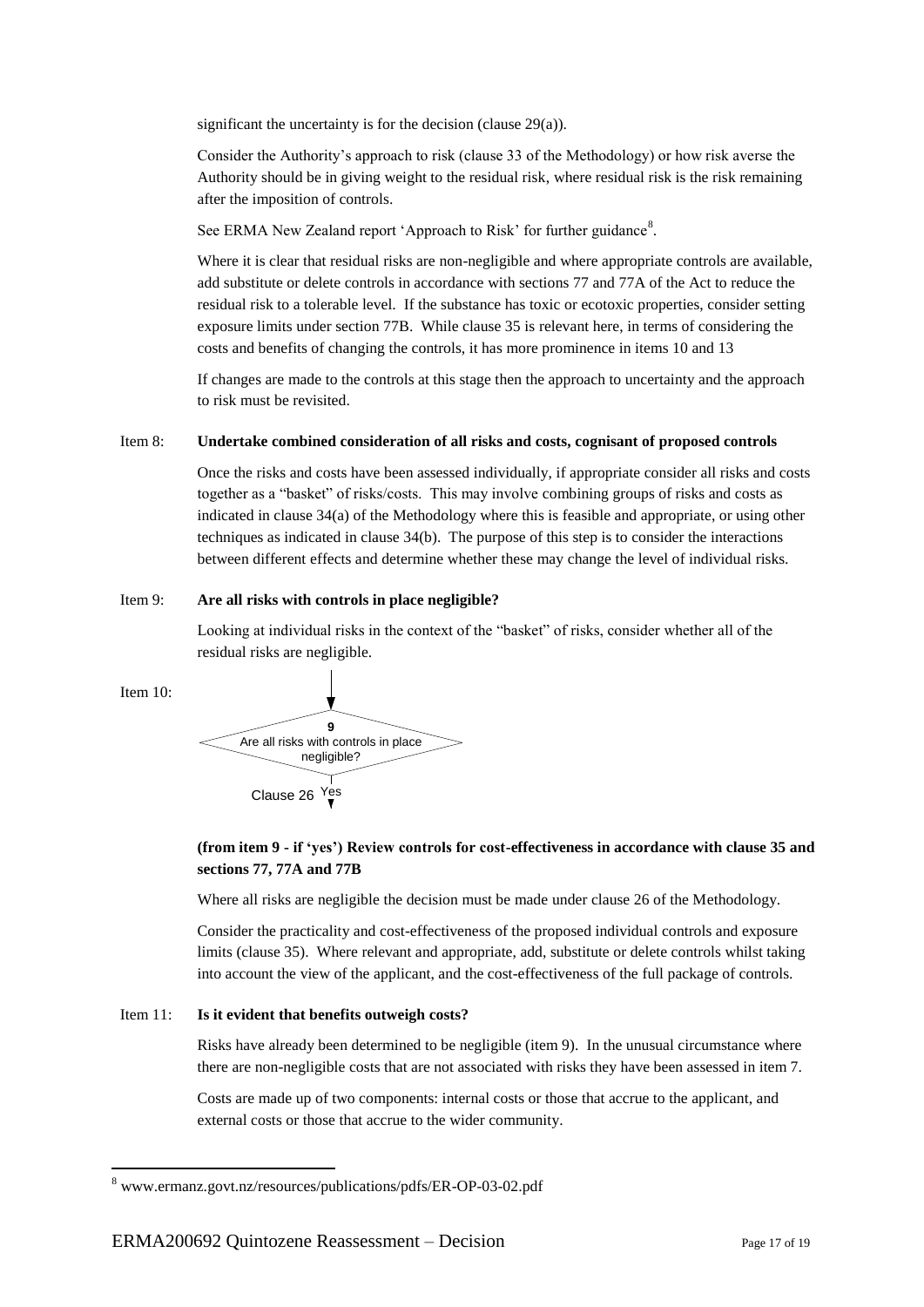Consider whether there are any non-negligible external costs that are not associated with risks.

If there are no external non-negligible costs then external benefits outweigh external costs. The fact that the application has been submitted is deemed to demonstrate existence of internal or private net benefit, and therefore total benefits outweigh total costs<sup>9</sup>. As indicated above, where risks are deemed to be negligible, and the only identifiable costs resulting from approving an application are shown to accrue to the applicant, then a cost-benefit analysis will not be required. The act of an application being lodged will be deemed by the Authority to indicate that the applicant believes the benefits to be greater than the costs.

However, if this is not the case and there are external non-negligible costs then all benefits need to be assessed (via item 14).



1



#### **(from item 9 - if 'no') Establish Authority's position on risk averseness and appropriate level of caution**

Although "risk averseness" (approach to risk, clause 33) is considered as a part of the assessment of individual risks, it is good practice to consolidate the view on this if several risks are nonnegligible. This consolidation also applies to the consideration of the approach to uncertainty (section 7)

#### Item 13: **Review controls for cost-effectiveness in accordance with clause 35 and sections 77, 77A and 77B**

This constitutes a decision made under clause 27 of the Methodology (taken in sequence from items 9 and 12).

Consider whether any of the non-negligible risks can be reduced by varying the controls in accordance with sections 77 and 77A of the Act, or whether there are available more cost-effective controls that achieve the same level of effectiveness (section 77A(4)(b) and clause 35(a)).

Where relevant and appropriate, add, substitute or delete controls whilst taking into account the views of the applicant (clause 35(b)), and making sure that the total benefits that result from doing so continue to outweigh the total risks and costs that result.

As for item 7, if the substance has toxic or ecotoxic properties, consider exposure limits under section 77B.

### Item 14: **(if 'no' from item 11 or in sequence from item 13) Assess benefits** Assess benefits or positive effects in terms of clause 13 of the Methodology. Since benefits are not certain, they are assessed in the same way as risks. Thus the assessment

<sup>9</sup> Technical guide "Risks, Costs and Benefits" page 6 - note that, where risks are negligible and the costs accrue only to the applicant, no explicit cost benefit analysis is required. In effect, the Authority takes the act of making an application as evidence that the benefits outweigh the costs". See also protocol series 1 "General Requirements for the Identification and Assessment of Risks, Costs, and Benefits".